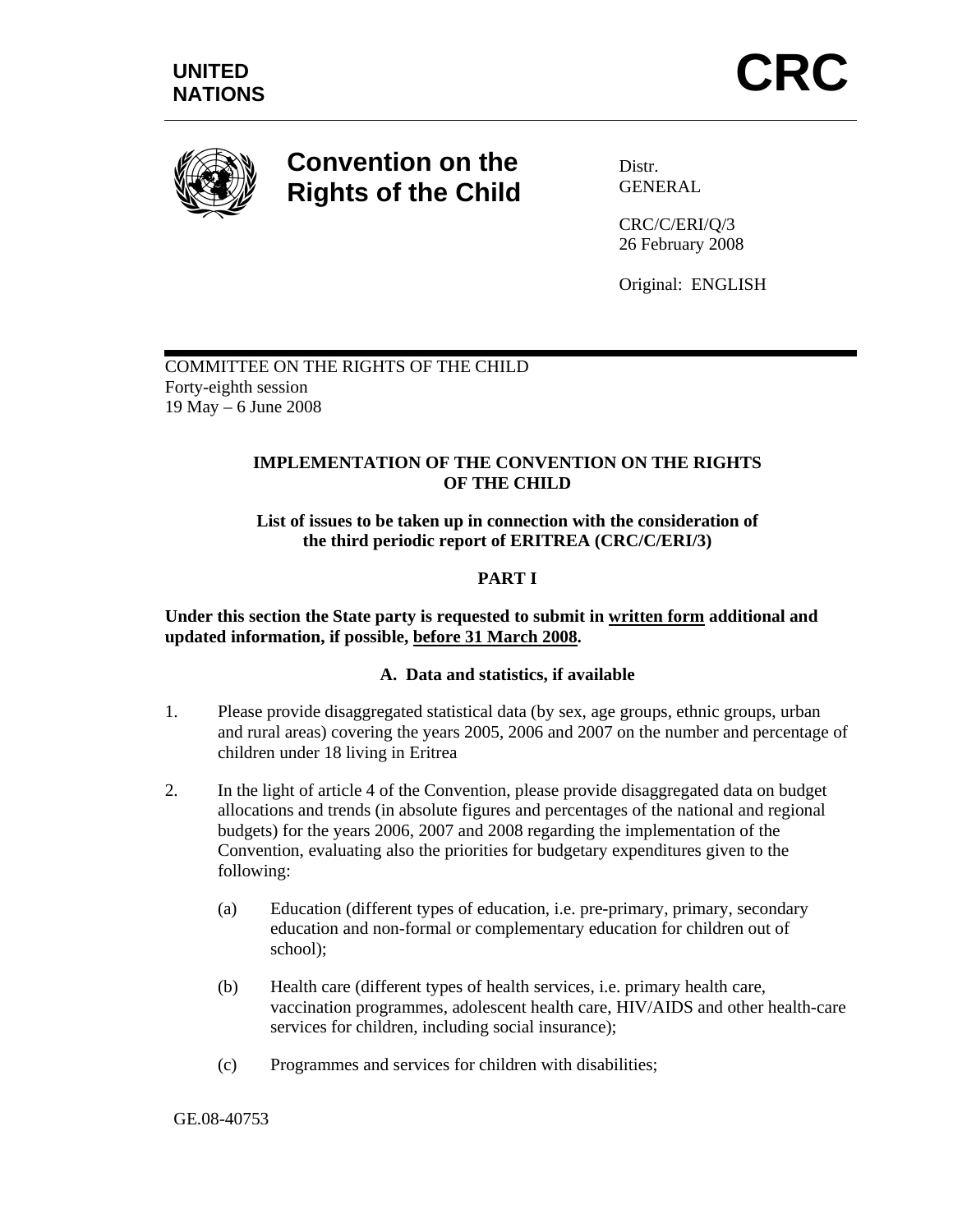- (d) Support programmes for families;
- (e) Support for children living below the poverty line;
- (f) Protection of children who are in need of alternative care including the support of care institutions;
- (g) Programmes and activities for the prevention of and protection from child abuse, child sexual exploitation and child labour;
- (h) Programmes and services for children belonging to minorities;
- (i) Programmes and services for orphans, abandoned children and street children;
- (j) Juvenile justice and the reintegration of juvenile offenders; and
- (k) Programmes providing the necessary services and support for children victims of armed conflicts.
- 3. With reference to children deprived of a family environment and separated from parents, please provide disaggregated data (by sex, age groups, if possible ethnic groups, urban and rural areas) for the years 2005, 2006 and 2007 on the number of children:
	- (a) Separated from their parents;
	- (b) Placed in institutions;
	- (c) Placed with foster families; and
	- (d) Adopted domestically or through intercountry adoptions.
- 4. Please specify the number of children with disabilities, up to the age of 18, disaggregated by sex, age groups and, if possible, ethnic groups, urban and rural areas, covering the years 2005, 2006 and 2007:
	- (a) Living with their families;
	- (b) Living in institutions;
	- (c) Placed with foster care;
	- (d) Attending regular schools;
	- (e) Attending special schools; and
	- (f) Not attending schools.
- 5. Please provide disaggregated statistical data (by sex, age groups, if possible ethnic groups, urban and rural areas) covering the years 2005, 2006 and 2007: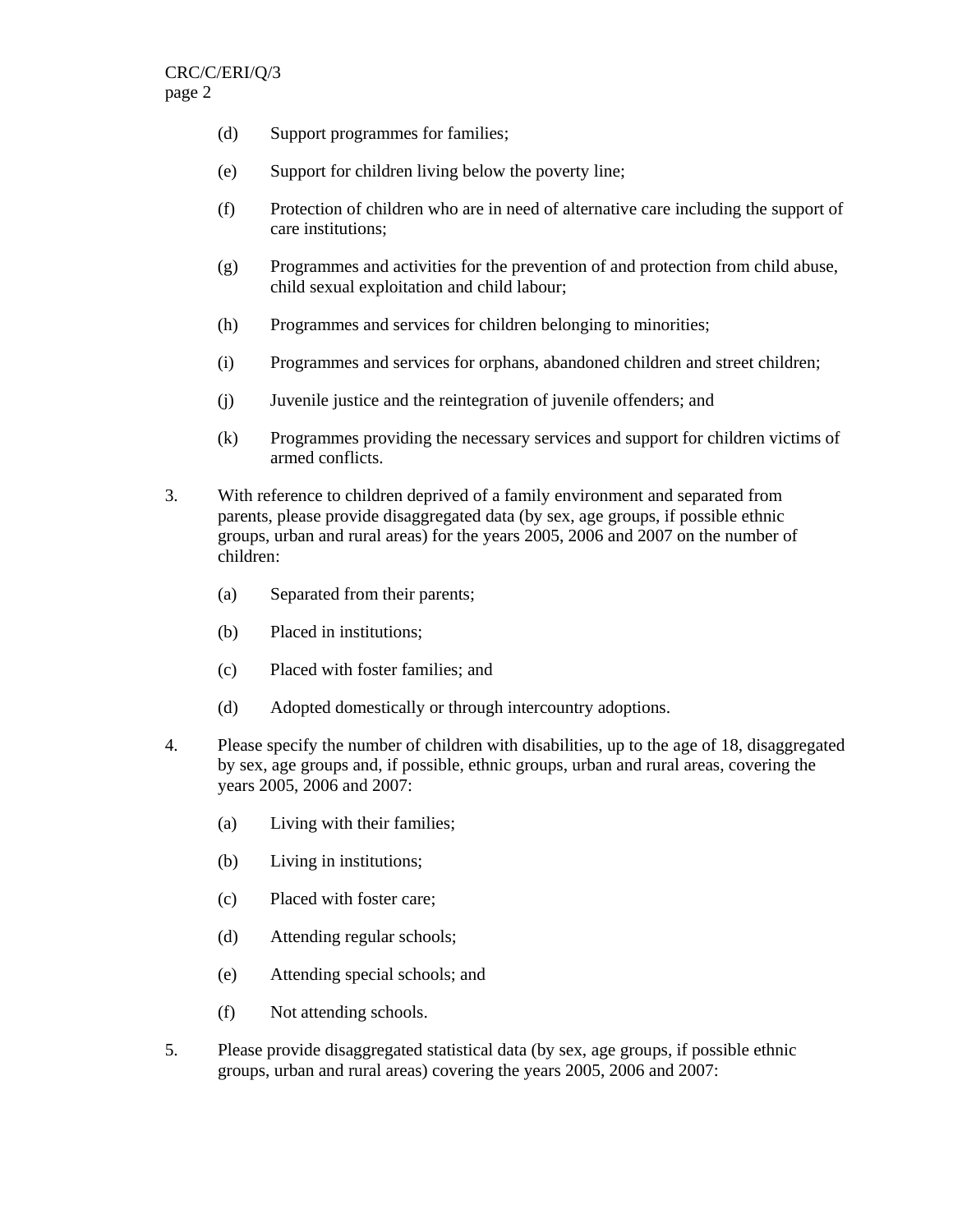- (a) Rates of neonatal, infant and child mortality;
- (b) Rates of immunization;
- (c) Rates of malnutrition;
- (d) Adolescent health, including early pregnancy and sexually transmitted infections (STIs) and mental health.
- (e) Maternal mortality
- 6. With reference to child abuse, please provide disaggregated data (by age, sex, if possible ethnic groups and types of child abuse reported) covering the years 2005, 2006 and 2007 on the:
	- (a) Number of reported child abuse cases;
	- (b) Number and percentage of reports which have resulted in either a court decision or other types of follow-up; and
	- (c) Number and proportion of child victims who have received counselling and assistance in recovery.
- 7. With reference to the right to education, please provide disaggregated statistical data (by sex, age groups, ethnic groups, urban and rural areas, immigrant children) covering the years 2005, 2006 and 2007 in percentage of the relevant age group on the:
	- (a) Rates of literacy, below and over 18 years;
	- (b) Rate of enrolment in pre-primary schools, primary schools, secondary schools and in non-formal or complementary education programmes;
	- (c) Percentage of children completing primary and secondary education;
	- (d) Number and percentage of dropouts and repetitions; and
	- (e) Ratio of teacher per children and number of children per class.
- 8. Please provide disaggregated statistical data (by sex, age groups, ethnic groups, urban and rural areas) on drug use and alcohol, tobacco and other substance abuse for the years 2005, 2006 and 2007.
- 9. Please provide disaggregated statistical data (by sex, age groups, ethnic groups, urban and rural areas) on the number of children:
	- (a) Infected by HIV/AIDS;
	- (b) Affected by HIV/AIDS;
	- (c) Heading households due to HIV/AIDS; and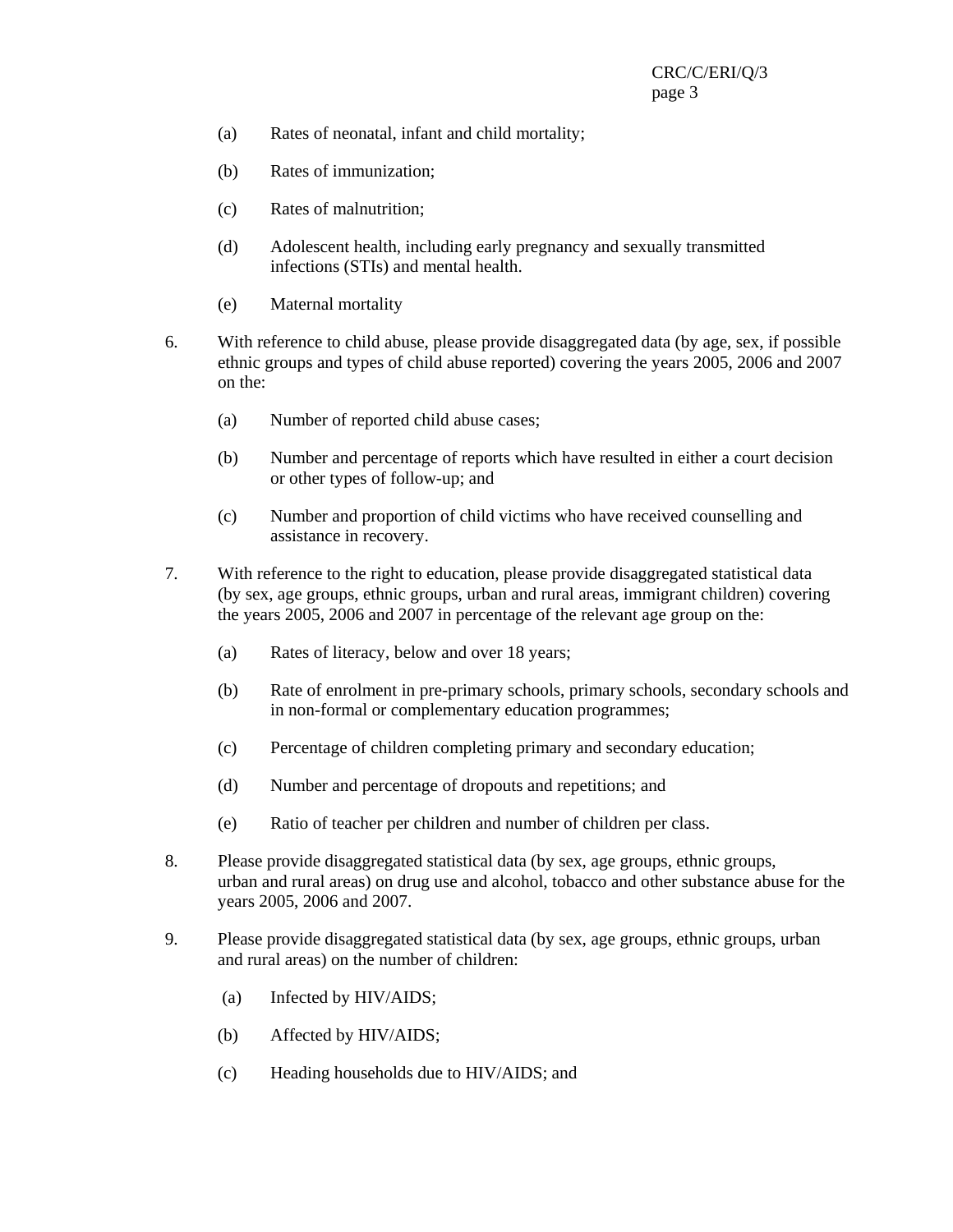- (d) Orphans of HIV/AIDS living in extended families or institutions.
- 10. Please provide disaggregated statistical data (including by sex, age and type of crime) covering the years 2005, 2006 and 2007, in particular on the number of:
	- (a) Persons below 18, who have allegedly committed a crime, reported to the police;
	- (b) Persons below 18 who have been charged with a crime and of them those who have been sentenced, and the type of punishment or sanctions related to offences including length of deprivation of liberty;
	- (c) Detention facilities for persons below 18 in conflict with law and their capacity;
	- (d) Persons below 18 detained in these facilities and persons below 18 detained in adult facilities;
	- (e) Persons below 18 kept in pre-trail detention and the average length of their detention;
	- (f) Reported cases of abuse and maltreatment of persons below 18 occurred during their arrest and detention;
	- (g) Persons below 18 tried and sentenced as adults.
- 11. With reference to special protection measures, please provide statistical data (including by sex, age, if possible ethnic group, urban and rural areas) for the years 2005, 2006 and 2007 on the number of children:
	- (a) Victims of sexual exploitation, including prostitution, pornography and trafficking and the number of children provided with access to recovery and other assistance;
	- (b) Involved in substance abuse and the number of children who received treatment and rehabilitative assistance;
	- (c) Involved in child labour;
	- (d) Internally displaced; and
	- (e) Unaccompanied asylum-seeking and refugee.
- 12. Please provide statistical data (disaggregated by sex, age, and ethnic group) of children:
	- (a) Demobilized from armed groups;
	- (b) Victims of land mines;
	- (c) Who received counselling services; and
	- (d) Reunited with their families and/or integrated within their communities.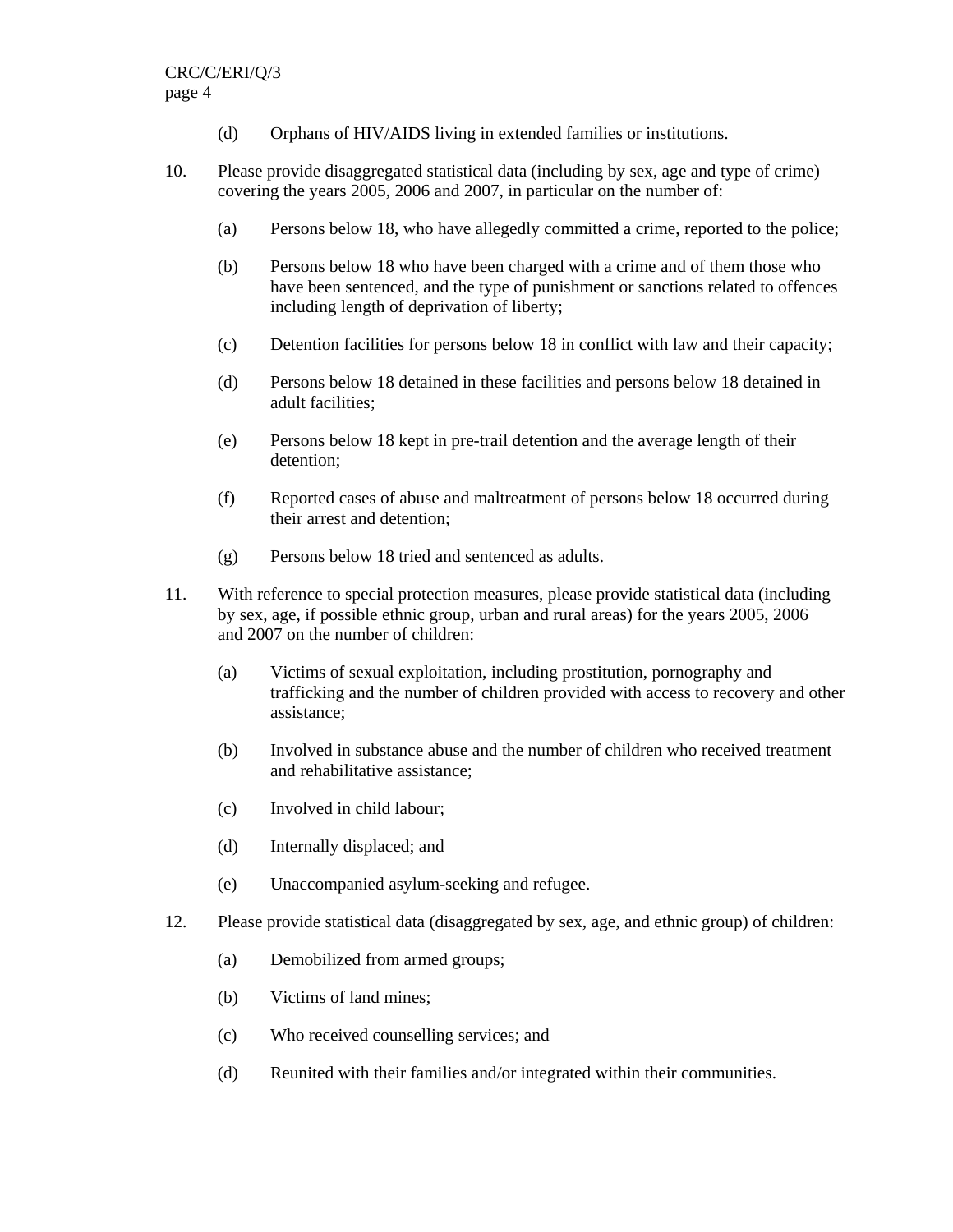## **B. General measures of implementation**

- 1. The Committee would appreciate to receive information on activities meant to implement recommendations contained in the Committee's previous concluding observations on the second report of Eritrea (CRC/C/15/add.204) which have not yet been fully implemented, in particular regarding paragraphs on legislation, coordination, national plan of action, independent monitoring, definition of the child, freedom of expression*,* education, children in armed conflict, street children and administration of juvenile justice.
- 2. Please provide more information on the efforts undertaken by the State party to further harmonize domestic law with the provisions and principles of the Convention and provide information on results of the Child Law Committee in this regard.
- 3. Please clarify which Government authority has overall responsibility to coordinate implementation of the Convention in the country and include information on its mandate, financial and human resources.
- 4. Please inform the Committee whether a National Plan of Action for Children is currently in force and how it is being implemented. Please also indicate which measures have been undertaken to evaluate the National Programme of Action on Children which covered 2002-2006 and how previous shortcomings have been addressed.
- 5. Please provide information on cases, if any, where the Convention has been directly invoked in domestic courts, and if so, please provide examples of such cases.
- 6. Please provide information on any progress towards the creation of an independent national human rights institution in accordance with the Paris Principles.
- 7. Please advise the Committee of the regulations applicable to the work of international and national non-governmental organizations and the extent of State party cooperation with these organizations.
- 8. Please inform the Committee of the measures taken by the State party at the central level to ensure the implementation without discrimination of the rights of the child as stipulated in the Convention, regardless of local and customary practices.
- 9. Please inform the Committee of measures taken to criminalize female genital mutilation (FGM) and other traditional practices, such as early marriages. Please also provide information regarding the implementation of the national plan of action to combat FGM, mentioned in paragraph 217 of the State party report (CRC/C/41/Add.12).
- 10. Please provide updated information on efforts made to provide training, awareness on the Convention and on human rights in general, to children, parents, teachers, social workers and other professionals working with and for children.
- 11. Please indicate the issues affecting children that the State party considers to be priorities requiring the most urgent attention with regard to the implementation of the Convention.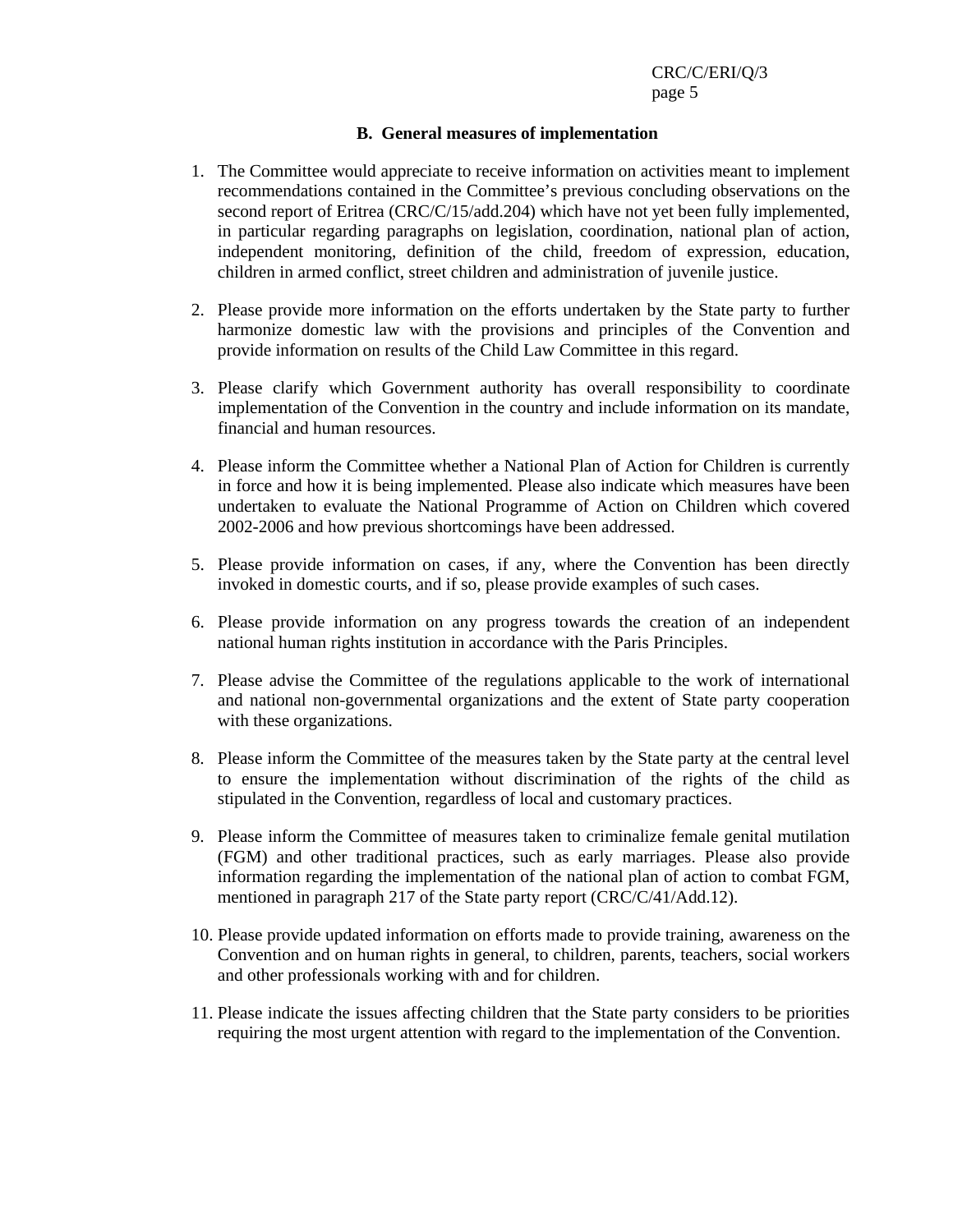CRC/C/ERI/Q/3 page 6

## **PART II**

**Please provide the Committee with copies of the text of the Convention on the Rights of the Child in all official languages of the State party as well as in other languages or dialects, when available. If possible, please submit these texts in electronic form.** 

## **PART III**

**Under this section, the State party is to briefly (three pages maximum) update the information provided in its report with regard to:** 

- − new bills or enacted legislation;
- − new institutions;
- − newly implemented policies;
- − newly implemented programmes and projects and their scope.

## **PART IV**

**The following is a preliminary list of major issues (that does not contain issues already covered in Part I) that the Committee may take up during the dialogue with the State party. They do not require written answers. This list is not exhaustive as other issues might be raised in course of the dialogue.** 

- 1. Legislation
- 2. Coordination and National Plan of Action
- 3. Resource allocation
- 4. Cooperation with civil society
- 5. Non-discrimination
- 6. Respect for the views of the child.
- 7. Torture and corporal punishment.
- 8. Freedom of expression and freedom of religion
- 9. Child abuse, neglect, and domestic violence
- 10. Alternative care, adoption and family reunification
- 11. HIV/Aids
- 12. Adolescent health